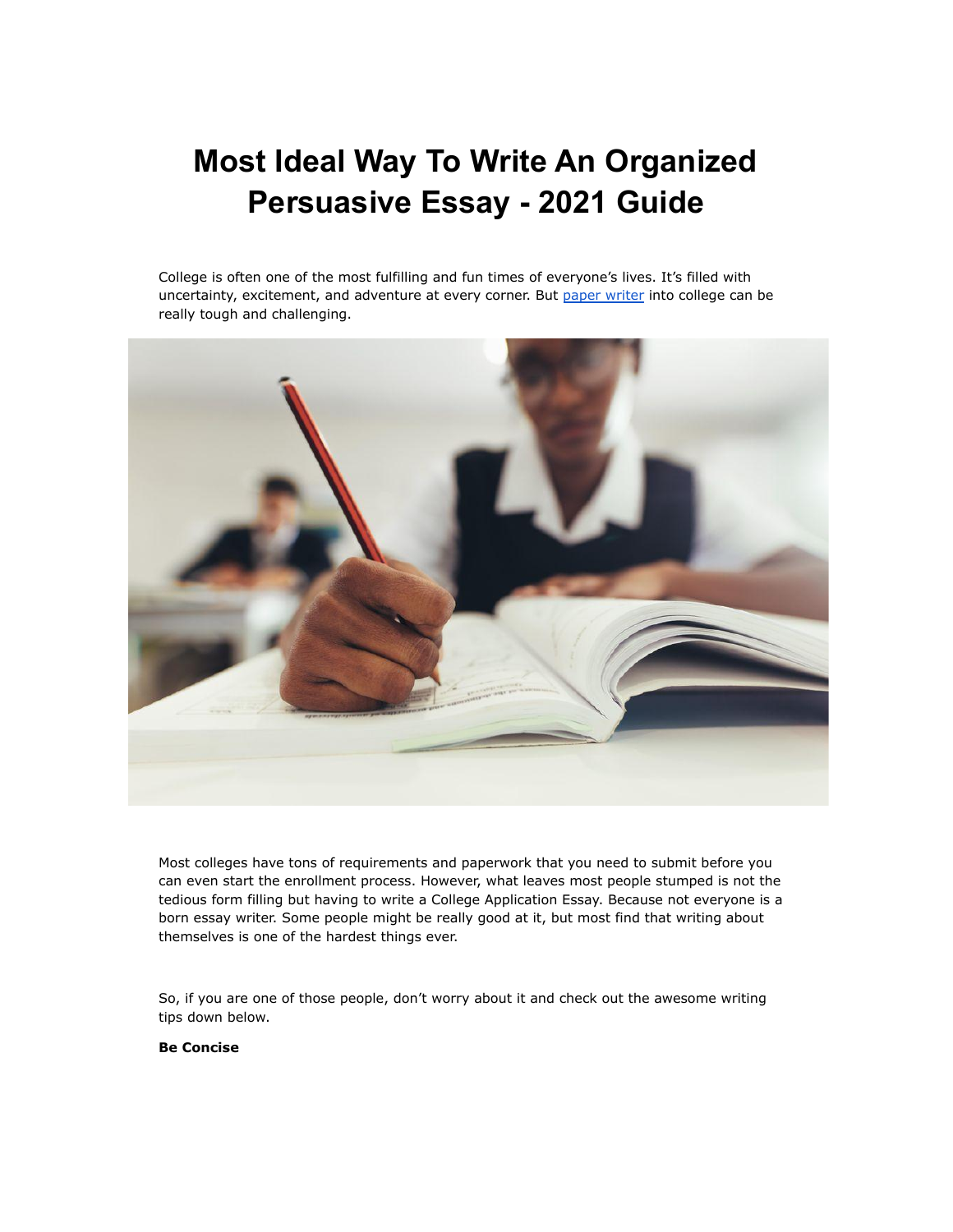College essays almost always have a word limit, so you have to be concise throughout the writing process. Don't go write a [paper](https://www.myperfectpaper.net/) for me with useless information that doesn't talk about you. Similarly, don't waste words bragging about your high exam scores and stuff colleges already know. Instead, talk about yourself and tell them something about you that they can't find anywhere else.

#### **Be Formal**

The people evaluating your essay are not your friends. As such, you need to maintain a formal tone in your writing. But if you feel that you can't do that, just seek some help from a service that does **essay writing online**. Staying formal is important because if done otherwise, the admission committee could [dissertation](https://www.gradschoolgenius.com/professional-dissertation-writers) writers the wrong impression about you. Which could very well cost you your chance at getting into a nice college.

#### **Be Passionate**

Your essay needs to maintain a fine balance between being passionate and being arrogant. Tell the admission officers that you are the right fit by explaining how. And try your best to refrain from stating things like you are better than all the other candidates or that there is no one else they should consider.

Instead, prove your worth to them by mentioning any awards you have received. Similarly, you could also state your relevant hobbies, passions, and skillsets.

#### **Be Unique**

Perhaps the biggest mistake people make while writing admission essays is copying other people's work. So, no matter how essay writing [service](https://www.essaywritingservice.college/) the College Application Essay Examples you found on the web look. Do not copy or try to replicate them under any circumstances.

This is because the people reading your essay have seen a lot of generic content. Thus, if you could find those examples, so could a lot of other people. And if all of them try to copy the same thing, the admission officers are likely to not even bother reading your essay. Since they would have already seen something comparable before.

Similarly, avoid using generic phrases and sentences in your essay. Try not to sound cliché and just be yourself. Pitch yourself like you would if you were meeting the admission committee in person.

### **Be Thankful**

Admission officers really spend a lot of mental and physical effort to vet your essay. So, a short but subtle appreciation of their efforts in the essay can go a long way. But be careful! This needs to be done tactfully and not in the form of a blunt thank you.

Keep it crafty and subtle; incorporating it into the essay in a way that makes it not feel forced or out of write an [essay](https://www.writemyessay.help/) for me.